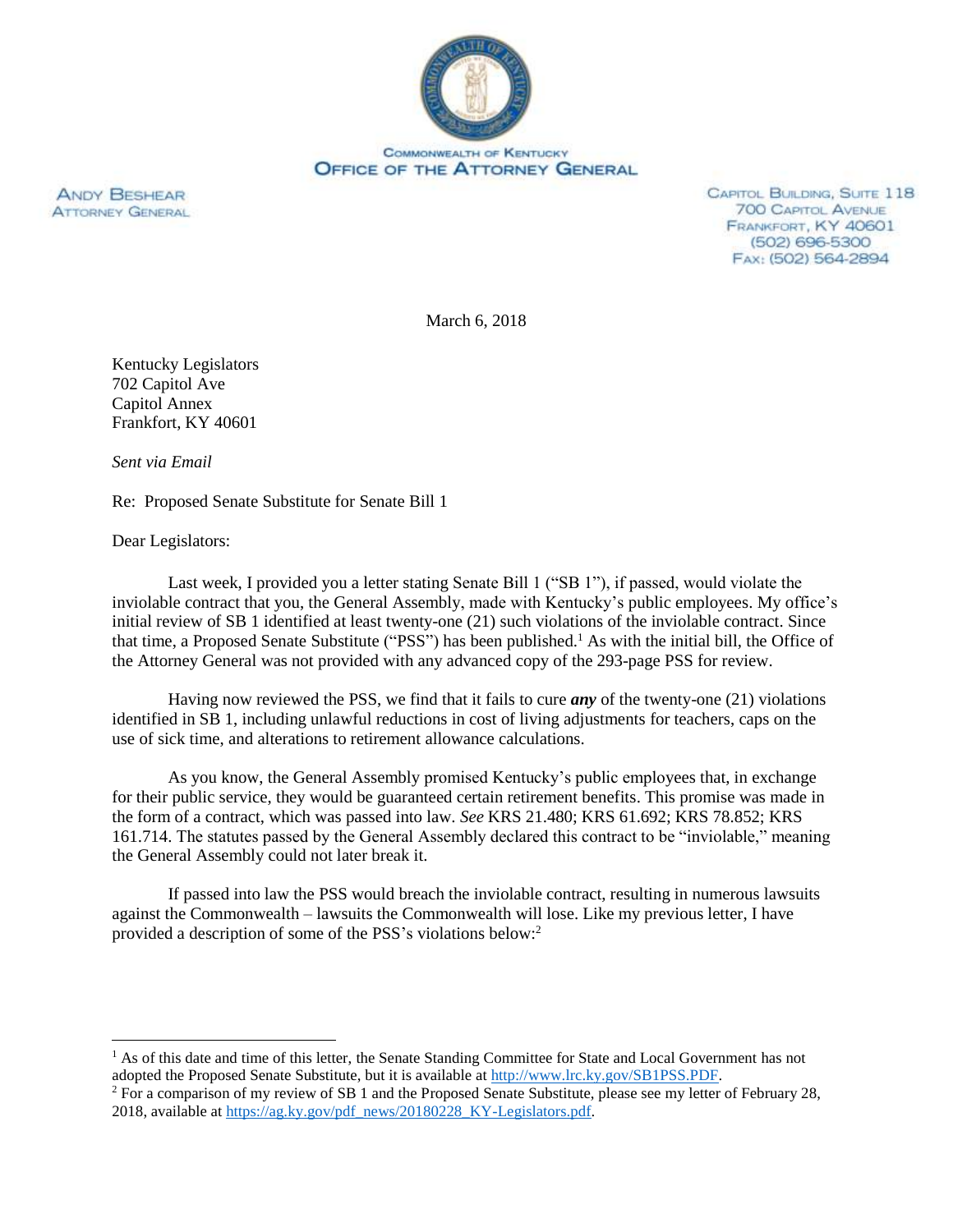## **1. Kentucky Teachers**

The General Assembly created an inviolable contract with public educators under KRS Chapter 161. The contract protects benefits provided between KRS 161.220 and KRS 161.710. *See* KRS 161.714. The PSS amends or repeals these statutes, thereby unlawfully and materially reducing, altering, or impairing pension benefits due to KTRS members. Violations include:

- **Reduction of Cost of Living Adjustments:** The inviolable contract guarantees teacher retirees a 1.5% annual COLA. *See* KRS 161.620(2). Section 73 of the PSS indefinitely reduces the annual member COLA from 1.5% to 1.00%. This reduction significantly reduces guaranteed retirement benefits. As such, the PSS materially impairs the rights and benefits due to retirees, and therefore violates the inviolable contract. *See e.g.*, OAG 17-031.
- Mandatory Annual Contribution Increases: Under the inviolable contract, teachers are required to contribute a defined amount of their annual compensation to the retirement system's health fund. *See* KRS 161.540. Section 57 of the PSS mandates that the KTRS governing board increase member contributions by up to one percent (1%) annually under certain conditions. This increase materially impairs the rights guaranteed to KTRS members and therefore violates the inviolable contract.
- **Cap of Sick Time Used to Increase Service Credit:** The inviolable contract does not cap the amount of accrued sick leave that teachers who started before July 1, 2008, may convert to additional service credit for purposes of their retirement. *See* KRS 161.623. Section 74 of the PSS caps the amount of accrued sick leave that members may convert to the amount accrued as of December 31, 2018. This limitation materially alters and impairs the rights and benefits due to employees who started before July 1, 2008, and therefore violates the inviolable contract.
- **Increase of Years of Service Requirement for 3% Benefit Factor:** The KTRS pension plan guarantees a 3% benefit factor for calculating retirees' retirement allowances, if the member has 30 years of service. *See* KRS 161.620. Section 73 of the PSS increases the service years required for this 3% benefit factor, limiting it to employees retiring with thirty (30) years of service, who have at least twenty (20) years of that service as of July 1, 2018. While members without twenty (20) years of service may still receive the 3% benefit factor, they are forced to work thirty-five (35) years and be at least age sixty (60) upon retirement to receive the factor. Because this increase materially alters the contractual service requirements and guaranteed benefits related thereto, it violates the inviolable contract.

## **2. Kentucky Employees**

The Kentucky Employees Retirement System ("KERS") pension rights and benefits are located at KRS Chapter 61, with the inviolable contract found in KRS 61.510-61.705. *See* KRS 61.692. The PSS amends or repeals these very statutes, thereby unlawfully and materially reducing, altering, or impairing pension benefits due to KERS members. Violations include:

 **Excludes Compensatory Time Payments from Creditable Compensation:** The inviolable contract allows lump-sum payments for compensatory time to be included in the creditable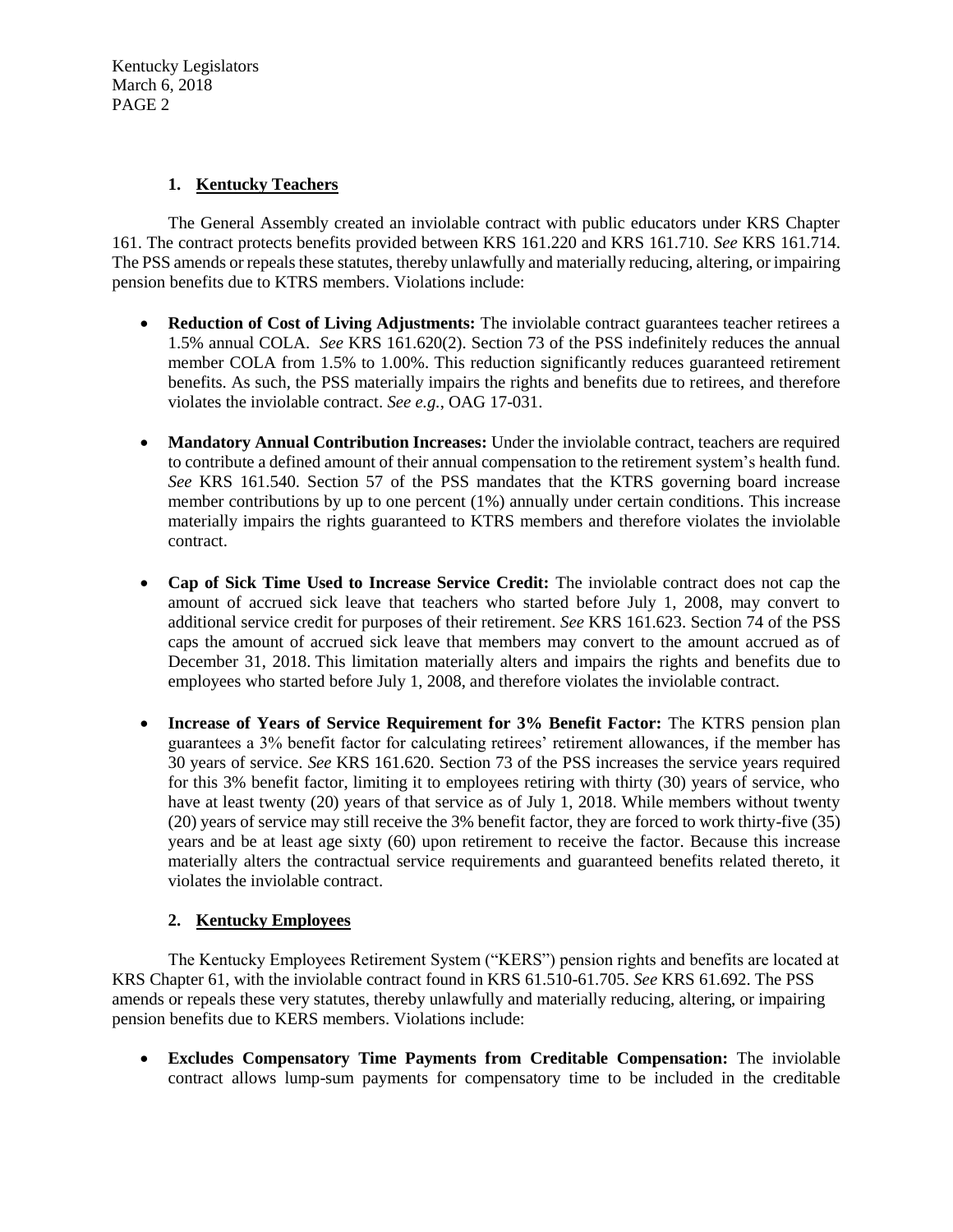$\overline{a}$ 

compensation of Tier I nonhazardous employees.<sup>3</sup> See KRS 61.510. Section 14 of the PSS expressly excludes lump-sum payments from creditable compensation for non-hazardous, Tier I employees, retiring after July 1, 2023. This exclusion materially alters and impairs the ultimate calculation of KERS members' retirement allowances, and therefore violates the inviolable contract.

- **Eliminates Uniform and Equipment Allowances from Creditable Compensation:** Under the inviolable contract, uniform and equipment allowances may be included in KERS members' creditable compensation. *See* KRS 61.510. Section 14 of the PSS expressly excludes such allowances as well as undefined "other expense allowances," paid on or after January 1, 2019, from creditable compensation. This exclusion materially alters and impairs the ultimate calculation of KERS members' retirement allowances, and therefore violates the inviolable contract.
- **Caps Service Credit for Accumulated Sick Leave:** Under the inviolable contract, KERS Tier I employees are not limited in the amount of service credit they may receive for their accrued, unused sick leave. *See* KRS 61.546. Section 16 of the PSS caps service credit for sick leave for Tier I members who retire on or after January 1, 2019. Effective January 1, 2019, for any KERS member retiring on or after January 1, 2019, the maximum amount of service credited for sick leave would be set by – and could not exceed – the amount credited for balance on December 31, 2018. Because this cap materially impairs the sick leave conversion rights and benefits guaranteed to members, it violates the inviolable contract.
- **Prohibits Use of Sick Leave for Determination of Retirement Eligibility:** The inviolable contract guarantees KERS Tier I members may use accumulated, unused sick leave to determine retirement eligibility. *See* KRS 61.546. Section 16 of the PSS prohibits KERS Tier I employees from using sick leave service credit for retirement eligibility, if they retire on or after January 1, 2019. Because this prohibition materially impairs the rights and benefits due to members, it violates the inviolable contract.
- **Imposes Deductions from Creditable Compensation for Group Hospital and Medical Insurance:** The inviolable contract does not include deductions in any amount from KERS Tier I members' creditable compensation for hospital and medical insurance. *See* KRS 61.702(2)(b). Section 30 of the PSS requires an employer of a KERS Tier I member employed after July 1, 2003 to deduct up to 1% of the member's creditable compensation for purposes of hospital and medical insurance under the plan. Because this provision alters and impairs the ultimate calculation of KERS members' retirement allowances, it violates the inviolable contract.
- **Alters Final Compensation Calculation:** The inviolable contract requires Tier I hazardous employees' final compensation be calculated using the creditable compensation from the three (3) fiscal years the employee was paid the highest average monthly rate. It requires the highest five (5) years for Tier I nonhazardous employees. *See* KRS 61.510. Section 14 of the PSS requires, after January 1, 2019, that Tier I hazardous employees' final compensation be calculated using the creditable compensation from their highest three (3) *complete* fiscal years, and that the highest five (5) *complete* fiscal years be used to calculate for Tier I nonhazardous employees' final compensation. Because the PSS alters and impairs the final compensation calculation guaranteed to hazardous and nonhazardous Tier I employees, it violates the inviolable contract.

 $3$  Tier I employees began their employment prior to September 1, 2008. Tier II employees began their employment on or after September 1, 2008 but prior to January 1, 2014.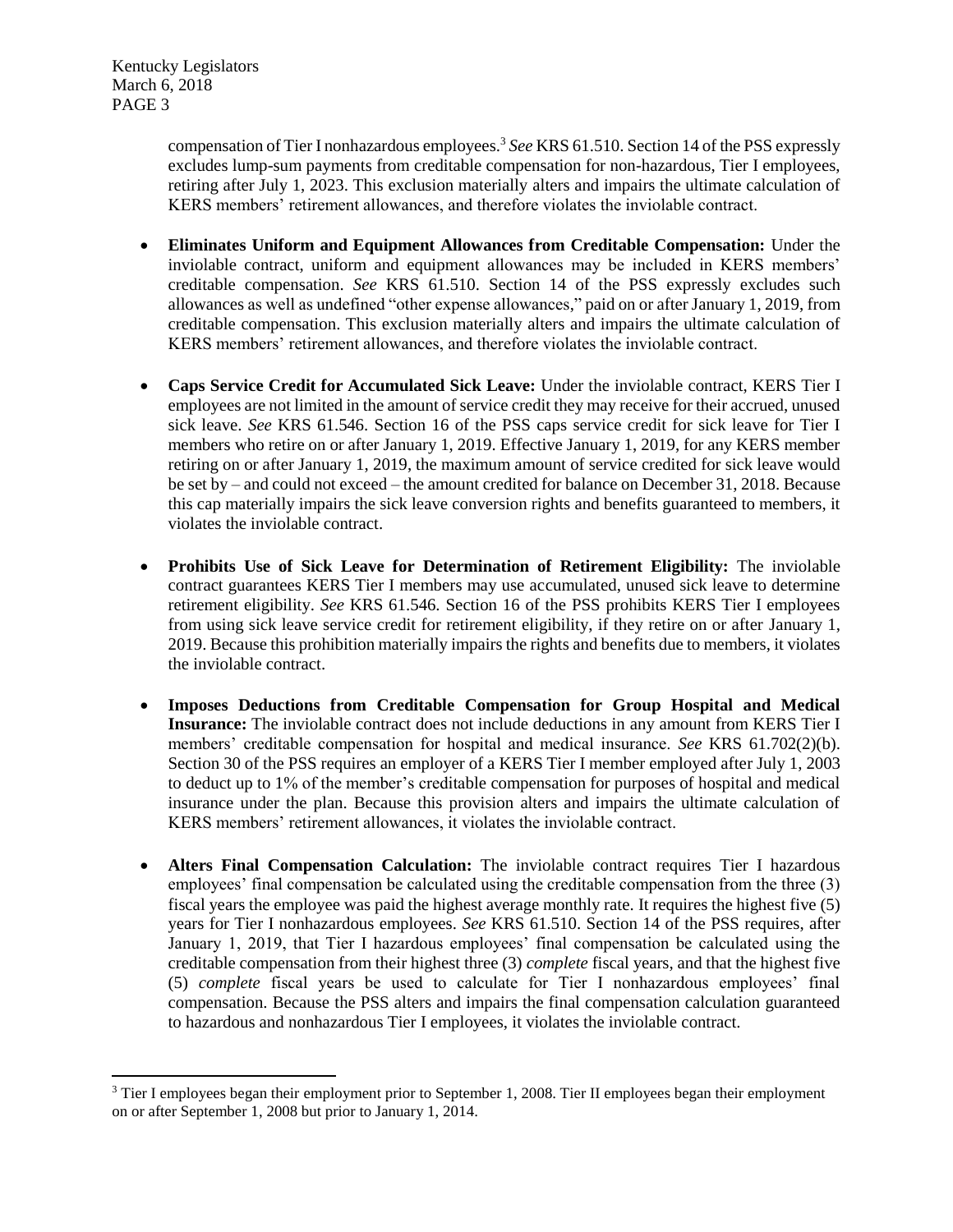> **Eliminates Guaranteed Annual Interest for Hybrid Cash Balance Plan Participants:** KERS Tier I and Tier II employees who opted into the current hybrid cash balance plan are guaranteed an annual interest credit of at least 4%. *See* KRS 61.597. Section 19 of the PSS removes this guarantee. Because this change materially impairs the rights of these employees, it violates the inviolable contract.

## **3. Kentucky State Police**

The State Police Retirement System ("SPRS") pension rights and benefits are located at KRS Chapter 16, with the inviolable contract found in KRS 16.510-16.645. *See* KRS 16.652. The PSS amends or repeals these very statutes, thereby unlawfully and materially reducing, altering, or impairing pension benefits due to SPRS members. Violations include:

- **Caps Service Credit for Accumulated Sick Leave:** The inviolable contract guarantees Tier I employees are not limited in the amount of service credit they may receive for their accrued, unused sick leave. *See* KRS 16.645; KRS 61.546. Section 16 of the PSS caps service credit for sick leave for Tier I members who retire on or after January 1, 2019, requiring that the maximum amount of service credited for sick leave be set by – and could not exceed – the amount credited for balance on December 31, 2018. This cap materially impairs rights and benefits due to members, and therefore violates the inviolable contract.
- **Prohibits Use of Sick Leave for Determination of Retirement Eligibility:** The inviolable contract guarantees SPRS Tier I members may use accumulated, unused sick leave to determine retirement eligibility. *See* KRS 16.645; KRS 61.546. Section 16 of the PSS prohibits SPRS Tier I employees from using sick leave service credit for retirement eligibility, if they retire on or after January 1, 2019. This prohibition materially impairs rights and benefits due to members, and therefore violates the inviolable contract.
- **Imposes Deductions from Creditable Compensation for Group Hospital and Medical Insurance:** The inviolable contract does not include deductions in any amount from SPRS Tier I members' creditable compensation for hospital and medical insurance. *See* KRS 16.645; KRS 61.702(2)(b). Section 30 of the PSS requires an employer of a SPRS Tier I member, employed after July 1, 2003, to deduct up to 1% of the member's creditable compensation for purposes of hospital and medical insurance under the plan. Because this provision alters and impairs the ultimate calculation of SPRS members' retirement allowances, it violates the inviolable contract.

## **4. County Employees**

The County Employees Retirement System ("CERS") pension rights and benefits are located at KRS Chapter 78, with the inviolable contract found in KRS 78.510-78.852. *See* KRS 78.852. The PSS amends or repeals these very statutes, thereby unlawfully and materially reducing, altering, or impairing pension benefits due to CERS members. Violations include:

 **Excludes Compensatory Time Payments from Creditable Compensation:** The inviolable contract allows lump-sum payments for compensatory time to be included in the creditable compensation of Tier I nonhazardous employees. *See* KRS 78.510. Section 15 of the PSS expressly excludes lump-sum payments from creditable compensation for non-hazardous, Tier I employees, retiring after July 1, 2023. This exclusion materially alters and impairs the ultimate calculation of CERS members' retirement allowances and therefore violates the inviolable contract.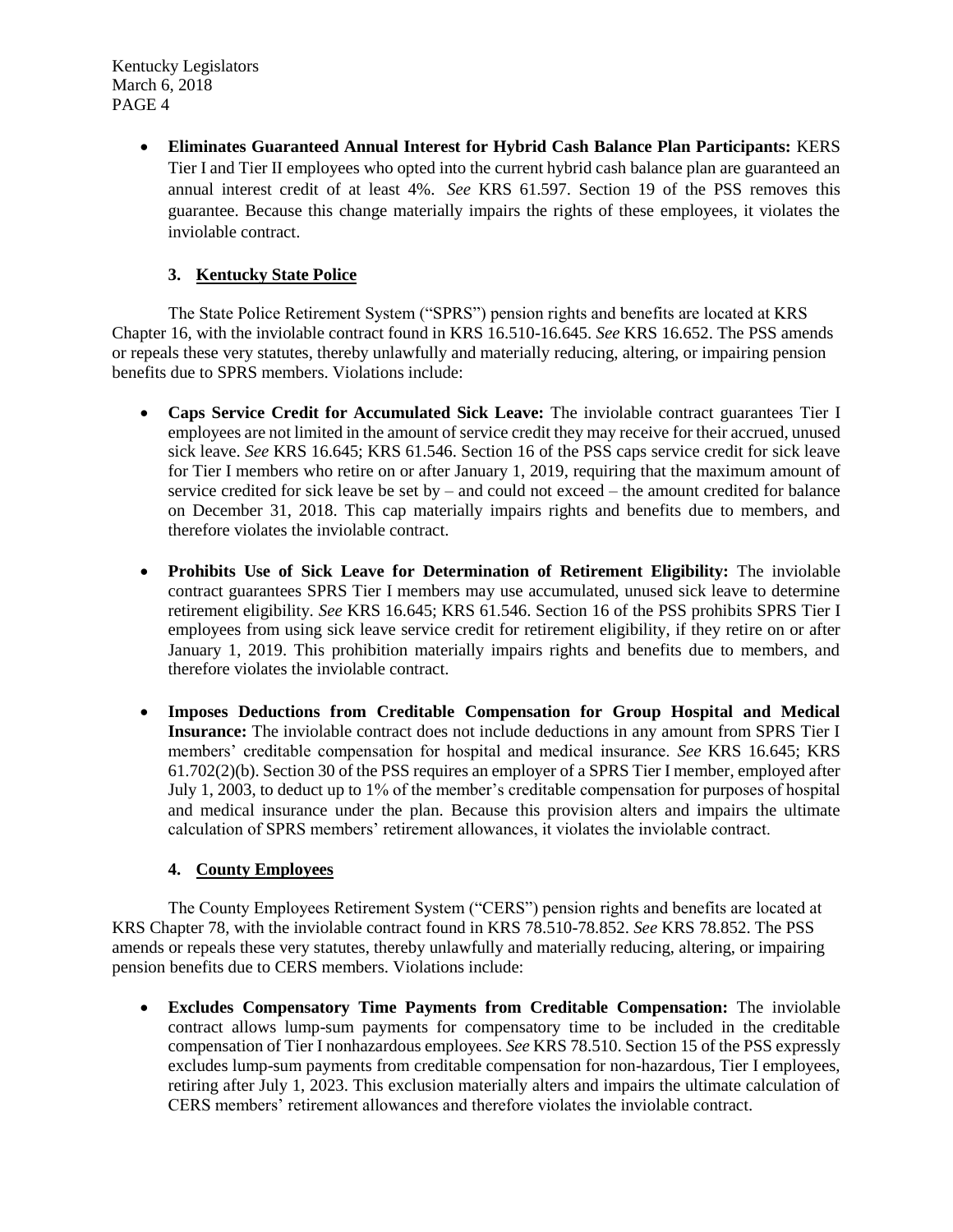- **Eliminates Uniform and Equipment Allowances from Creditable Compensation:** Currently**,**  uniform and equipment allowances may be included in CERS members' creditable compensation. *See* KRS 78.510. Section 15 of the PSS expressly excludes uniform and equipment allowances as well as undefined "other expense allowances," paid on or after January 1, 2019, from creditable compensation. This exclusion materially alters and impairs the ultimate calculation of CERS members' retirement allowances, and therefore violates the inviolable contract.
- **Caps Service Credit for Accumulated Sick Leave:** The inviolable contract guarantees that CERS Tier I employees are not limited to the amount of service credit they may receive for their accrued, unused sick leave. Tier II employees can receive up to twelve (12) months of service credit. *See*  KRS 78.616. Section 17 of the PSS caps service credit for sick leave for CERS members who retire on or after January 1, 2019, requiring the maximum amount of service credited for sick leave be set by – and not exceed – the amount credited for balance on December 31, 2018. Because the cap materially impairs the sick leave rights and benefits due to CERS members, it violates the inviolable contract.
- **Prohibits Use of Sick Leave for Determination of Retirement Eligibility:** The inviolable contract guarantees CERS members may use accumulated, unused sick leave to determine retirement eligibility. *See* KRS 78.616. Section 17 of the PSS prohibits CERS employees from using sick leave service credit for retirement eligibility, if they retire on or after January 1, 2019. This prohibition materially impairs rights and benefits guaranteed to CERS members, and therefore violates the inviolable contract.
- **Imposes Deductions from Creditable Compensation for Group Hospital and Medical Insurance:** The inviolable contract does not include deductions, in any amount, from CERS Tier I members' creditable compensation for hospital and medical insurance. *See* KRS 78.545; KRS 61.702(2)(b). Section 30 of the PSS requires an employer of a CERS Tier I member, employed after July 1, 2003, to deduct up to 1% of the member's creditable compensation for purposes of hospital and medical insurance under the plan. As this provision alters and impairs the ultimate calculation of CERS members' retirement allowances, it violates the inviolable contract.
- **Alters Final Compensation Calculation:** The inviolable contract requires CERS Tier I hazardous employees' final compensation to be calculated using the creditable compensation from the three (3) fiscal years the employee was paid the highest average monthly rate. It requires the highest five (5) years for CERS Tier I nonhazardous employees. *See* KRS 78.510. Section 15 of the PSS requires, after January 1, 2019, that CERS Tier I hazardous employees' final compensation be calculated using the creditable compensation from their highest three (3) *complete* fiscal years, and that the highest five (5) *complete* fiscal years be used to calculate CERS Tier I nonhazardous employees' final compensation. Because this provision alters and impairs the ultimate calculation of CERS members' retirement allowances, it violates the inviolable contract.
- **Eliminates Guaranteed Annual Interest for Hybrid Cash Balance Plan Participants:** CERS Tier I and Tier II employees who opted into the current hybrid cash balance plan are guaranteed an annual interest credit of at least 4%. *See* KRS 61.597; KRS 78.545. Section 19 of the PSS removes this guarantee. Because this change materially impairs the rights of these employees, it violates the inviolable contract.